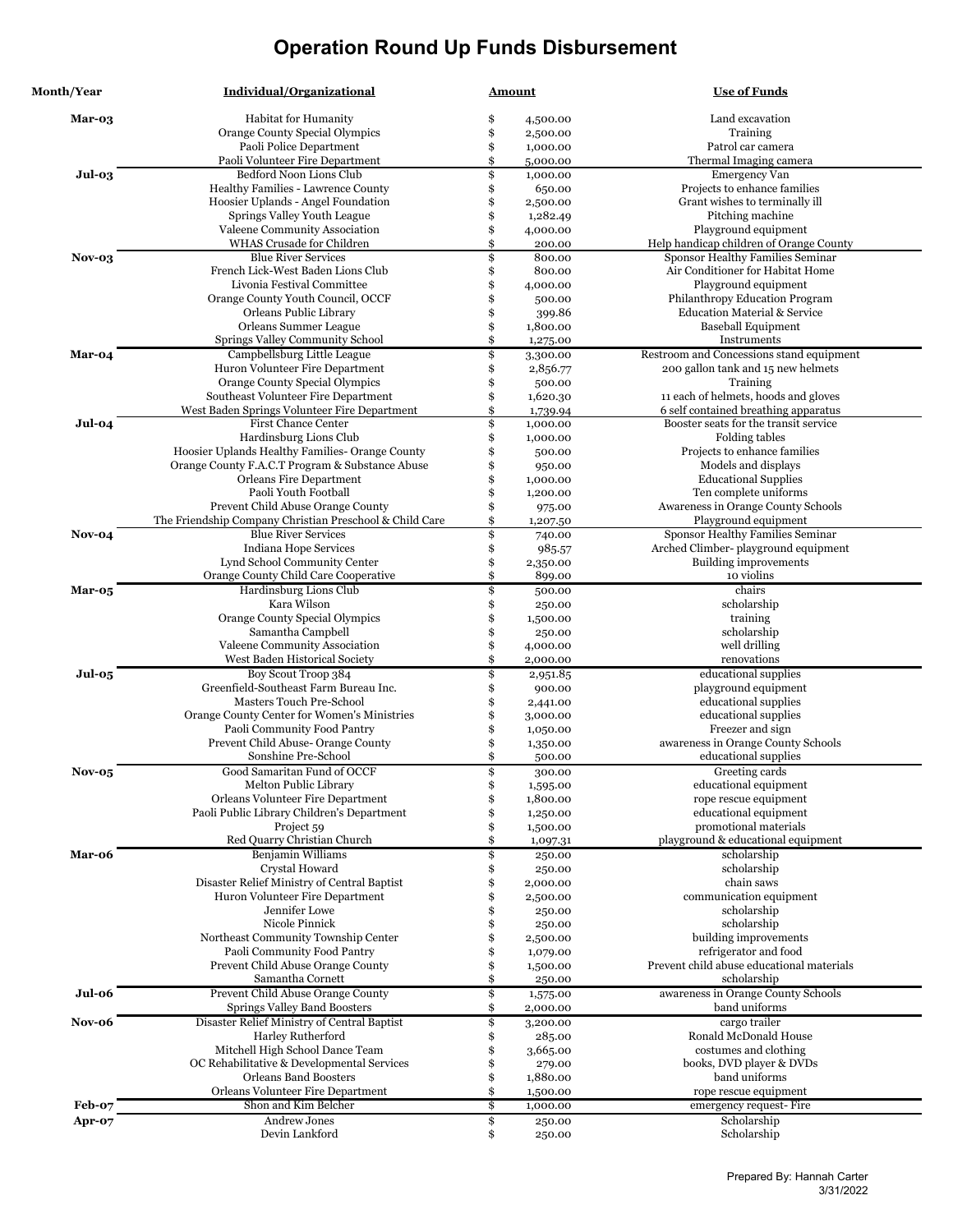|               | Dylan Lowe                                                           | \$       | 300.00               | People to People Student Ambassador Program           |
|---------------|----------------------------------------------------------------------|----------|----------------------|-------------------------------------------------------|
|               | Helen R Terry                                                        | \$       | 3,500.00             | emergency medical expenses                            |
|               | Landon Roberts                                                       | \$       | 250.00               | Scholarship                                           |
|               | Michael Shrader                                                      | \$       | 250.00               | Scholarship                                           |
|               | Orange County Rural VFD District 2 Fire & Rescue                     | \$       | 3,404.25             | automatic external defibrillator and portable suction |
|               | Orange County Special Olympics<br>Springs Valley Jr. Sr. High School | \$<br>\$ | 2,500.00             | training<br>books                                     |
| Jul-07        | Master's Touch Christian Pre-School                                  | \$       | 1,127.58<br>2,048.00 | Supplies                                              |
|               | Mitchell Community School                                            | \$       | 600.00               | general disbursement                                  |
|               | Orange County Benefit Sing                                           | \$       | 1,000.00             | Benefit family                                        |
|               | Orleans Community School                                             | \$       | 600.00               | general disbursement                                  |
|               | Paoli Community School                                               | \$       | 600.00               | general disbursement                                  |
|               | Springs Valley Community School                                      | \$       | 600.00               | general disbursement                                  |
|               | West Washington Community School                                     | \$       | 600.00               | general disbursement                                  |
| Jan-08        | David and Cindy Moss                                                 | \$       | 1,000.00             | Fire                                                  |
|               | Donald F McCormick                                                   | \$       | 1,000.00             | Fire                                                  |
| Feb-08        | James and Tammy Collins                                              | \$       | 1,000.00             | Fire                                                  |
| Mar-08        | Autumn Moon                                                          | \$       | 2,500.00             |                                                       |
|               | Capstone Ministries, INC. DBA ReGeneration                           | \$       | 4,700.00             | replacement of flooring                               |
|               | Cheyenne Poe                                                         | \$       | 500.00               | Scholarship                                           |
|               | Huron Volunteer Fire Department                                      | \$       | 2,000.00             | nozzles & poles                                       |
|               | Lincoln Tackett                                                      | \$       | 500.00               | Scholarship                                           |
|               | Lynnsie Godsey                                                       | \$       | 500.00               | Scholarship                                           |
|               | Northeast Township Community Center                                  | \$       | 1,990.00             | vinyl siding                                          |
|               | Orange County Habitat for Humanity                                   | \$       | 1,850.00             | flooring system                                       |
|               | Orange County Humane Association                                     | \$       | 1,000.00             | building repairs                                      |
|               | Orange County Sheriff Department                                     | \$       | 1,579.98             | 2 second chance armor vest                            |
|               | Orleans Fire Department                                              | \$       | 1,300.00             | additional rope rescue equipment                      |
|               | Rachel Oakley                                                        | \$       | 500.00               | Scholarship                                           |
|               | Sara Lowe                                                            | \$       | 500.00               | Scholarship                                           |
|               | Springs Valley Girls Softball Program                                | \$       | 1,000.00             | softball equipment                                    |
| Apr-08        | Luther and Terri Day                                                 | \$       | 1,000.00             | Fire                                                  |
| Aug-08        | <b>Barry Woolston Family</b>                                         | \$       | 1,000.00             |                                                       |
|               | <b>Big Daddy Football</b>                                            | \$       | 4,300.00             | equipment                                             |
|               | Indiana South District of the Wesleyan Church                        | \$       | 1,000.00             | bedding                                               |
|               | Little Blessings Christian Preschool                                 | \$       | 2,700.00             | educational materials and supplies                    |
|               | Spring Mill State Park                                               | \$       | 2,000.00             | educational materials                                 |
| Oct-08        | Paul Opson                                                           | \$       | 1,000.00             | Fire<br>$\overline{\mathrm{DVD}}$ 's                  |
| Nov-08        | Orleans Public Library                                               | \$       | 1,000.00             |                                                       |
|               | Prevent Child Abuse Orange County<br>Elizabeth Thomas                | \$<br>\$ | 1,900.00             | Awareness in Orange County Schools<br>Scholarship     |
| Mar-09        | Elizabeth Young                                                      | \$       | 500.00<br>500.00     | Scholarship                                           |
|               | Jared Hammack                                                        | \$       | 500.00               | Scholarship                                           |
|               | Martin Chastain                                                      | \$       | 500.00               | Scholarship                                           |
|               | Orange County Center for Women's Ministries                          | \$       | 3,000.00             | educational materials & toy drive                     |
|               | Orange County Disabled Veterans                                      | \$       | 2,500.00             |                                                       |
|               | Orleans Fire Department                                              | \$       | 2,500.00             | tank insert for 4x4                                   |
|               | Springs Valley Community School                                      | \$       | 1,000.00             | nonfiction titles for elementary library              |
|               | Springs Valley Girls Softball Program                                | \$       | 1,000.00             | softball equipment                                    |
|               | West Baden Springs Police Department                                 | \$       | 1,590.00             | 2 bullet proof vest                                   |
| Jul-09        | Hoosier Hills PACT                                                   | \$       | 2,000.00             | domestic violence services                            |
|               | Huron Volunteer Fire Department                                      | \$       | 400.00               | truck equipment                                       |
|               | Paoli Public Library                                                 | \$       | 1,000.00             | teen & young adult books                              |
|               | Paoli Youth Football                                                 | \$       | 2,500.00             | uniforms & equipment                                  |
|               | Prevent Child Abuse Orange County                                    | \$       | 1,400.00             | Terry Hall presentation                               |
|               | Robin Brown                                                          | \$       | 1,400.00             | darkness of light training                            |
| Nov-09        | Lynd School Community Center                                         | \$       | 2,000.00             | building improvements                                 |
|               | Veterans of Foreign Wars                                             | \$       | 5,037.40             | tables and chairs                                     |
| Jan-10        | Glenn McKim                                                          | \$       | 1,000.00             | Fire                                                  |
| <b>Mar-10</b> | <b>Ashley McDaniels</b>                                              | \$       | 750.00               | Scholarship                                           |
|               | <b>Brendon Young</b>                                                 | \$       | 750.00               | Scholarship                                           |
|               | Dara Dodds                                                           | \$       | 750.00               | Scholarship                                           |
|               | Joseph Kintz                                                         | \$       | 750.00               | Scholarship                                           |
|               | Kayla Schuler                                                        | \$       | 750.00               | Scholarship                                           |
|               | Orange County Healthy Living Initiative                              | \$       | 1,920.00             | Food supplies and building rental                     |
|               | Orleans Jr. Sr. High School<br>Orleans Public Library                | \$<br>\$ | 500.00<br>600.00     | after prom program<br>summer children's program       |
|               | Paoli Community School                                               |          |                      | after prom program                                    |
|               | SADD, Springs Valley High School Chapter                             | \$<br>\$ | 500.00<br>500.00     | after prom program                                    |
| Jul-10        | Capstone Ministries, INC. DBA ReGeneration                           | \$       |                      | fork lift                                             |
|               | Eta Chapter of Kappa Kappa Kappa                                     | \$       | 2,500.00<br>700.00   | RIF books for Orleans Elementary School               |
|               | Little Blessings Christian Preschool                                 | \$       | 400.00               | table                                                 |
|               | Orange County Humane Association                                     | \$       | 2,500.00             | fence                                                 |
|               | Paoli Youth Football                                                 | \$       | 1,625.00             | 25 Riddell Helmets                                    |
|               | Prevent Child Abuse Orange County                                    | \$       | 1,890.00             | Terry Hall presentation & Kindergarten backpacks      |
|               | Southern Indiana Center for Independent Living                       | \$       | 2,500.00             | medical equipment                                     |
|               |                                                                      |          |                      |                                                       |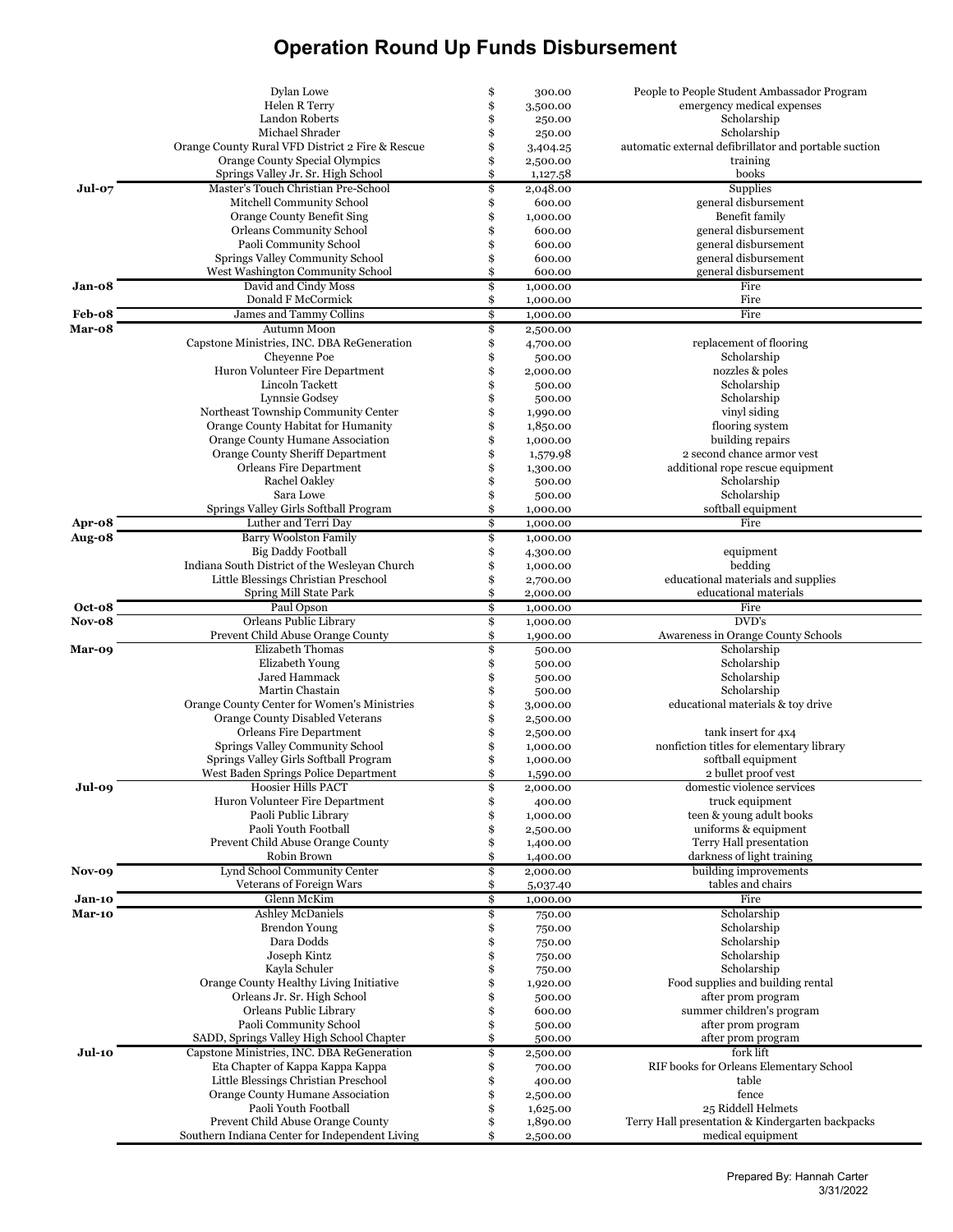| <b>Nov-10</b> | Acorns to Oaks Homeschool Group                                           | \$       | 1,370.69             | PE equipment                                               |
|---------------|---------------------------------------------------------------------------|----------|----------------------|------------------------------------------------------------|
|               | Lotus Dickey Hometown Reunion                                             | \$       | 3,000.00             | sound equipment                                            |
|               | Orange County Special Olympics                                            | \$       | 2,500.00             | traveling equipment & fees                                 |
|               | Paoli Senior Citizens                                                     | \$       | 1,500.00             | appliances                                                 |
| <b>Mar-11</b> | <b>Braden Speer</b>                                                       | \$       | 750.00               | Scholarship                                                |
|               | Huron Volunteer Fire Department                                           | \$       | 1,662.00             | radios & pagers                                            |
|               | Kalen Terrell                                                             | \$       | 750.00               | Scholarship                                                |
|               | Kendal Rosenbaum                                                          | \$       | 750.00               | Scholarship                                                |
|               | Lance Webster                                                             | \$       | 750.00               | Scholarship                                                |
|               | Lindsey Harris                                                            | \$       | 750.00               | Scholarship                                                |
|               | Orange County Women's Ministries                                          | \$       | 2,100.00             | girl talk & man up                                         |
|               | Orleans Jr. Sr. High School                                               | \$       | 500.00               | after prom program                                         |
|               | Paoli Fire and Rescue                                                     | \$       | 1,400.00             | trailer                                                    |
|               | Paoli Youth Football                                                      | \$<br>\$ | 1,625.00             | helmets                                                    |
| Jul-11        | Prevent Child Abuse Orange County<br>French Lick-West Baden Museum        | \$       | 2,500.00<br>2,130.00 | Terry Hall presentation<br>computer & camera               |
|               | Mt. Lebanon Church                                                        | \$       | 261.00               | water heater                                               |
|               | Orange County Habitat for Humanity                                        | \$       | 2,330.00             | insulation package                                         |
|               | Orleans Public Library                                                    | \$       | 1,800.00             | computer                                                   |
| <b>Nov-11</b> | Jubilee Community Health Clinic, Inc.                                     | \$       | 1,000.00             | 100 screenings and 5 diagnostic mammograms                 |
|               | Melton Public Library                                                     | \$       | 3,000.00             | Dave Ramsey's Financial Peace University                   |
|               | <b>Orleans Band Boosters</b>                                              | \$       | 2,610.00             | 24-foot trailer                                            |
| <b>Mar-12</b> | <b>Campfire Ministries</b>                                                | \$       | 850.00               | drywall purchase                                           |
|               | Jacob McCormick                                                           | \$       | 750.00               | Scholarship                                                |
|               | Kelsey Morron                                                             | \$       | 750.00               | Scholarship                                                |
|               | Orange County 4-H Association, INC                                        | \$       | 1,000.00             | construction of horse barn                                 |
|               | Orange County 4-H Council                                                 | \$       | 500.00               | t-shirts for mini 4-H'rs                                   |
|               | Orange County Center for Women's Ministries                               | \$       | 985.00               | Girl Talk                                                  |
|               | Running Start Paoli, OCCF                                                 | \$       | 1,050.00             | supplies                                                   |
|               | Orangeville Community Center                                              | \$       | 1,000.00             | bell tower repairs                                         |
|               | Orleans Jr. Sr. High School                                               | \$       | 500.00               | after prom program                                         |
|               | Paoli Youth Football                                                      | \$       | 1,650.00             | shoulder pads, footballs & mouthpieces                     |
|               | Patoka Lake Visitor Center                                                | \$       | 250.00               | food for raptor program                                    |
|               | Prevent Child Abuse Orange County                                         | \$<br>\$ | 1,875.00             | Terry Hall presentation                                    |
|               | Pride of Paoli Band Boosters                                              |          | 2,500.00             | food for chow wagon                                        |
|               | Springs Valley Youth League                                               | \$       | 715.00               | 25 helmets & 25 face guards                                |
|               | Stevie Thomas                                                             | \$<br>\$ | 750.00               | Scholarship                                                |
| Jul-12        | Zachary Trueblood<br>French Lick-West Baden Museum                        | \$       | 750.00               | Scholarship<br>display stand                               |
|               | Little Blessings Christian Preschool                                      | \$       | 1,712.00<br>650.00   | 10 chairs, 1 rug & 1 table                                 |
|               | Orleans Police Department                                                 | \$       | 2,595.00             | cargo trailer                                              |
|               | Paoli Food Pantry                                                         | \$       | 800.00               | freezer                                                    |
|               | Paoli Police Department                                                   | \$       | 2,721.70             | 3 Tasers, battery packs & 6 holsters                       |
|               | Throop Elementary Title I                                                 | \$       | 1,000.50             | iPad & license                                             |
| <b>Nov-12</b> | Livonia Presbyterian Church                                               | \$       | 3,500.00             | stain glass window                                         |
|               | Orange County 4-H Council                                                 | \$       | 200.00               | project materials                                          |
|               | <b>Orange County Sheriff Department</b>                                   | \$       | 2,280.00             | Tasers, USB data port kit, battery packs & holsters        |
|               | Orangeville Community Center                                              | \$       | 1,475.00             | repair of breaker box, windows, gutters, downspouts & wall |
|               | Orleans Chamber of Commerce                                               | \$       | 800.00               | materials for Heritage Exhibit                             |
|               | Orleans Jr. Sr. High School                                               | \$       | 500.00               | after prom program                                         |
| Mar-13        | Aaron Key                                                                 | \$       | 750.00               | Scholarship                                                |
|               | Allison Landreth                                                          | \$       | 750.00               | Scholarship                                                |
|               | Alyssa Fowler                                                             | \$       | 750.00               | Scholarship                                                |
|               | Chad Thompson                                                             | \$       | 750.00               | Scholarship                                                |
|               | Hoosier Hills PACT                                                        | \$       | 2,000.00             | summer children's program                                  |
|               | Huron VFD                                                                 | \$       | 889.50               | Fox Fury fire helmet lights                                |
|               | Karington Lowe                                                            | \$       | 750.00               | Scholarship                                                |
|               | Mercy Center                                                              | \$       | 2,000.00             | 1,000 meals                                                |
|               | Mitchell Police Department<br>Orange County Center for Women's Ministries | \$<br>\$ | 2,845.03             | 2 Tasers & data<br>girl talk                               |
|               | Orange County Rural VFD District 2 Fire & Rescue                          | \$       | 965.00<br>800.00     | rescue rope                                                |
|               | <b>Orange County Sheriff Department</b>                                   | \$       | 3,366.00             | simulation training weapons & protective gear              |
|               | Orleans Police Department- Orleans Community Schools                      | \$       | 780.00               | two-way radios                                             |
|               | Orleans Public Library                                                    | \$       | 500.00               | summer children's program                                  |
|               | Prevent Child Abuse Orange County                                         | \$       | 2,500.00             | Terry Hall presentation                                    |
|               | Scenic Hills Christian Youth Camp                                         | \$       | 1,000.00             | materials for basketball court                             |
| <b>Jul-13</b> | Jeremy & Kelsea Turner                                                    | \$       | 500.00               | gas card                                                   |
|               | Paoli Community Food Pantry                                               | \$       | 2,000.00             | Additional food items                                      |
|               | Patoka Lake Watershed Steering Committee                                  | \$       | 1,000.00             | Patoka Lake Cleanup 2013                                   |
|               | Springs Valley Blackhawk Brigade                                          | \$       | 2,500.00             | mellophones                                                |
|               | West Baden Springs Police Department                                      | \$       | 3,327.96             | four PBT's                                                 |
| $Nov-13$      | French Lick Police Department                                             | \$       | 2,771.94             | 5 portable breath test                                     |
|               | French Lick-West Baden Museum                                             | \$       | 405.53               | laptop                                                     |
|               | Orleans Chamber of Commerce                                               | \$       | 800.00               | supplies for Heritage Festival                             |
|               | <b>Orleans Community School</b>                                           | \$       | 540.00               | first aid kits                                             |
|               | Orleans Jr. Sr. High School                                               | \$       | 500.00               | after prom program                                         |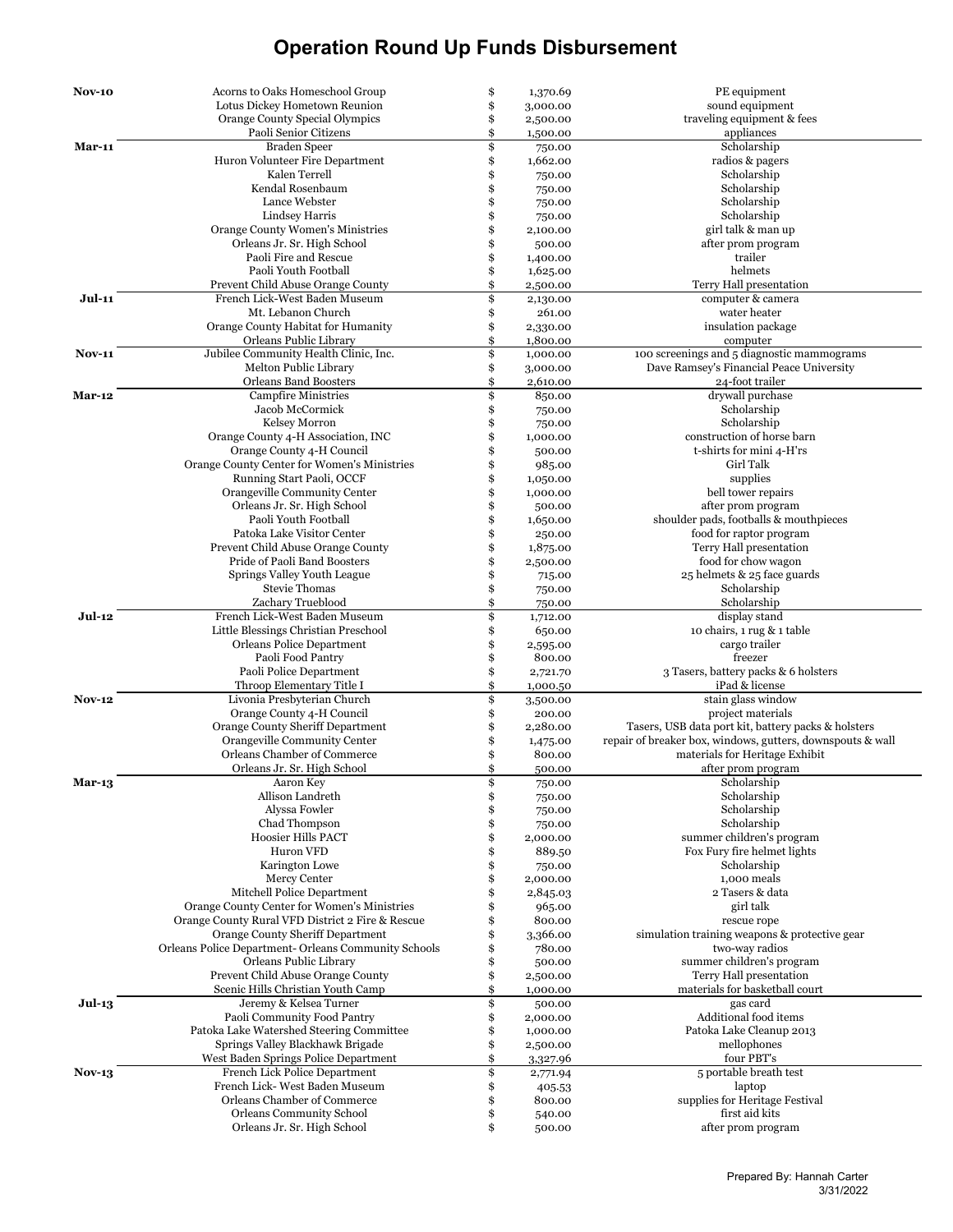|               | Orleans PTO                                                                           | \$       | 1,000.00             | Bullying guest speaker                                                 |
|---------------|---------------------------------------------------------------------------------------|----------|----------------------|------------------------------------------------------------------------|
|               | Paoli Motorsports                                                                     | \$       | 600.00               | fiberglass body shell                                                  |
|               | Spring Mill State Park                                                                | \$       | 1,250.00             | wooly mammoth sign                                                     |
| <b>Mar-14</b> | Backpacks of Blessings, OCCF<br>Derek McGuire                                         | \$       | 1,250.00             | food                                                                   |
|               | <b>Eddie Powell</b>                                                                   | \$<br>\$ | 750.00<br>1,000.00   | Scholarship<br>Emergency                                               |
|               | Lindsey Galloway                                                                      | \$       | 750.00               | Scholarship                                                            |
|               | Lucas Johnson                                                                         | \$       | 750.00               | Scholarship                                                            |
|               | Marion Gilstrap                                                                       | \$       | 1,000.00             | Emergency                                                              |
|               | Morgan Babcock                                                                        | \$       | 750.00               | Scholarship                                                            |
|               | Orange County 4-H                                                                     | \$       | 203.00               | games & activities                                                     |
|               | Orleans Band Boosters                                                                 | \$       | 1,096.25             | uniforms & equipment                                                   |
|               | Orleans Public Library                                                                | \$       | 600.00               | summer program                                                         |
|               | Pride of Paoli Band Boosters                                                          | \$       | 2,500.00             | chow wagon                                                             |
|               | Scenic Hills Christian Youth Camp<br>Travis Duncan                                    | \$<br>\$ | 1,450.00             | bunker set<br>Scholarship                                              |
| Jul-14        | <b>Hoosier Hills PACT</b>                                                             | \$       | 750.00<br>1,200.00   | summer children's program                                              |
|               | Huron VFD                                                                             | \$       | 1,949.50             | fire hose                                                              |
|               | Orleans Community School                                                              | \$       | 900.00               | art supplies                                                           |
|               | Paoli Youth Football                                                                  | \$       | 1,141.00             | helmets                                                                |
|               | Prevent Child Abuse Orange County                                                     | \$       | 2,754.00             | Terry Hall presentation                                                |
|               | Southern Indiana Center for Independent Living                                        | \$       | 900.00               | fishing poles & supplies                                               |
|               | Springs Valley Blackhawk Brigade                                                      | \$       | 2,500.00             | color guard flags                                                      |
| $Nov-14$      | Boy Scout Troop 348                                                                   | \$       | 2,000.00             | equipment trailer                                                      |
|               | Capstone Ministries, INC. DBA ReGeneration                                            | \$       | 2,500.00             | cargo trailer                                                          |
|               | Orangeville Community Center                                                          | \$       | 1,000.00             | riding lawn mower                                                      |
|               | Paoli Police Department<br>Ashley Johnson                                             | \$<br>\$ | 3,999.00             | inferred camera<br>Scholarship                                         |
| <b>Mar-15</b> | Burton Gerkin                                                                         | \$       | 750.00<br>750.00     | Scholarship                                                            |
|               | Chelsea Thompson                                                                      | \$       | 750.00               | Scholarship                                                            |
|               | French Lick Police Department                                                         | \$       | 2,000.00             | 2 Tasers                                                               |
|               | French Lick-West Baden Museum                                                         | \$       | 988.54               | floor display panel system                                             |
|               | Katherine Hamilton                                                                    | \$       | 750.00               | Scholarship                                                            |
|               | LeAnn Backherms                                                                       |          | 750.00               | Scholarship                                                            |
|               | Mitchell Church of Christ Bread of Life                                               | \$       | 2,500.00             | food distribution items                                                |
|               | Olivia Strother                                                                       |          | 750.00               | Scholarship                                                            |
|               | Orange County Rural VFD District 1 Fire & Rescue                                      |          | 1,500.00             | commercial extractor washer & dryer                                    |
|               | Orange County Rural VFD District 2 Fire & Rescue                                      | \$       | 500.00               | <b>AED</b>                                                             |
|               | Orleans Jr. Sr. High School<br>Orleans Police Department                              | \$<br>\$ | 500.00<br>2,000.00   | after prom program<br>2 Tasers                                         |
|               | Pride Of Paoli                                                                        | \$       | 500.00               | winter guard                                                           |
| <b>Jul-15</b> | Josh & Misty Tincher                                                                  | \$       | 1,000.00             | emergency                                                              |
|               | Jubilee Community Health Clinic, Inc.                                                 | \$       | 1,500.00             | 50 screening test                                                      |
|               | Nick & Samantha Stewart                                                               | \$       | 1,000.00             | emergency                                                              |
|               | Paoli Youth Diamond Sports                                                            | \$       | 1,269.08             | batting tees, softballs and baseballs                                  |
|               | Springs Valley Blackhawk Birgade                                                      | \$       | 3,000.00             | 90 shoes                                                               |
| $Nov-15$      | Lawrence County Cancer Patient Services<br>OC Publishing Company's Great Spelling Bee | \$<br>\$ | 250.00<br>1,450.00   | 50 turbans<br>enrollment                                               |
| <b>Mar-16</b> | Campfire Ministries Inc                                                               | \$       | 428.00               | ice machine & 1 dehumidifier                                           |
|               | Erika Andis                                                                           | \$       | 750.00               | Scholarship                                                            |
|               | Hoosier Uplands                                                                       | \$       | 2,400.00             | 4 refrigerators                                                        |
|               | <b>Huntington Reynolds</b>                                                            | \$       | 750.00               | Scholarship                                                            |
|               | <b>Isaac Brown</b>                                                                    | \$       | 750.00               | Scholarship                                                            |
|               | Konnor Wallace                                                                        | \$       | 750.00               | Scholarship                                                            |
|               | Linza Busick                                                                          | \$       | 750.00               | Scholarship                                                            |
|               | Michaela Cox<br>Orange County Rehabilitative & Development Services                   | \$       | 750.00               | Scholarship                                                            |
|               | Orleans High School                                                                   | \$<br>\$ | 1,616.00<br>500.00   | counter, cash register and beverage refrigerator<br>after prom program |
|               | Orleans Kiwanis Club                                                                  | \$       | 300.00               | bug program supplies                                                   |
|               | Ronnie Combs                                                                          | \$       | 3,242.50             | roofing supplies                                                       |
|               | <b>Running Start Springs Valley</b>                                                   | \$       | 1,050.00             | T-shirts, socks & shoes                                                |
|               | Scenic Hills Christian Youth Camp                                                     | \$       | 1,000.00             | disc golf baskets                                                      |
|               | Springs Valley All Pro Dad                                                            | \$       | 500.00               | swap equipment                                                         |
|               | Springs Valley Band Boosters                                                          | \$       | 2,000.00             | semi-trailer                                                           |
|               | Springs Valley High School SeaPerch Club                                              | \$       | 1,250.00             | Ulitimaker 2 3D printer                                                |
| <b>Jul-16</b> | Lawrence County Cancer Patient Services<br>Orange County Habitat for Humanity         | \$       | 2,000.00             | Boost, Ensure & Glucerna<br>insulation package                         |
|               | Prevent Child Abuse Orange County                                                     | \$<br>\$ | 3,200.00<br>1,780.00 | Terry Hall presentation                                                |
|               | Pride of Paoli Band Boosters                                                          | \$       | 2,500.00             | chow wagon                                                             |
| <b>Nov-16</b> | Campbellsburg Country Festival                                                        | \$       | 800.00               | entertainment                                                          |
|               | Crawford County 4-H Livestock Club                                                    | \$       | 497.40               | 12-hole rabbit apartment cage                                          |
|               | Orange County Publishing Company's Great Spelling Bee                                 | \$       | 1,600.00             | sponsorship                                                            |
|               | Orleans High School                                                                   | \$       | 500.00               | after prom program                                                     |
|               | Paoli Jr. Sr. High School                                                             | \$       | 500.00               | after prom program                                                     |
|               | Paoli Super Mileage Team                                                              | \$       | 500.00               | car materials                                                          |
|               | Springs Valley Middle School                                                          | \$       | 600.00               | accountability program                                                 |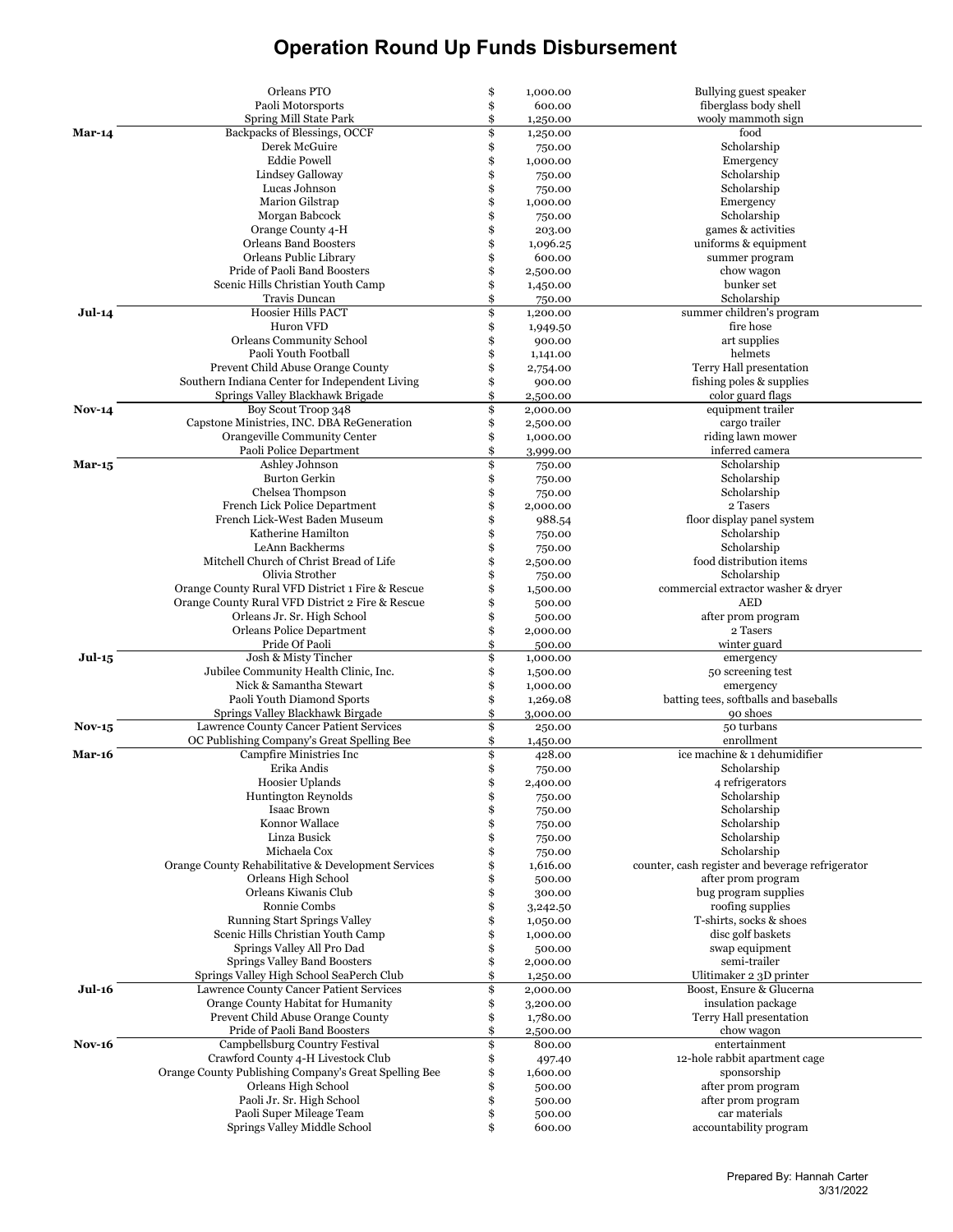|               | The Salvation Army Indiana                                                                                   | \$       | 500.00               | orange county assistance                                          |
|---------------|--------------------------------------------------------------------------------------------------------------|----------|----------------------|-------------------------------------------------------------------|
|               | West Baden Springs PD                                                                                        | \$       | 749.99               | desktop computer                                                  |
| $Mar-17$      | <b>Avery Rogers</b>                                                                                          | \$       | 750.00               | Scholarship                                                       |
|               | Brand-New Dogwood Century Bicycle Tour<br><b>Hoosier Hills PACT</b>                                          | \$<br>\$ | 1,000.00<br>2,000.00 | re-usable items<br>t-shirts & activities located in Orange County |
|               | Krista Kirk                                                                                                  | \$       | 750.00               | Scholarship                                                       |
|               | Kristen Wesner                                                                                               | \$       | 750.00               | Scholarship                                                       |
|               | Lawrence County Cancer Patient Services                                                                      | \$       | 2,000.00             | gas cards                                                         |
|               | Logan Love                                                                                                   | \$       | 750.00               | Scholarship                                                       |
|               | Matthew Slaten                                                                                               | \$       | 750.00               | Scholarship                                                       |
|               | Mitchell Church of Christ Bread of Life                                                                      | \$       | 1,500.00             | food items                                                        |
|               | OC Center for Women's Ministries                                                                             | \$       | 1,000.00             | TV & program supplies                                             |
|               | Parker Edwards                                                                                               | \$       | 750.00               | Scholarship                                                       |
| Jul-17        | Southern Indiana Community Health Care                                                                       | \$       | 2,220.00             | PFT machine & 2 vaccine refrigerators                             |
|               | Prevent Child Abuse Orange County<br>Pride of Paoli Band Boosters                                            | \$<br>\$ | 1,800.00<br>2,000.00 | Terry Hall presentation<br>chow wagon                             |
|               | <b>Orleans Running Start</b>                                                                                 | \$       | 2,500.00             | supplies                                                          |
| <b>Aug-17</b> | Taylor & Autumn Baker                                                                                        | \$       | 1,000.00             | house fire                                                        |
| <b>Nov-17</b> | Huron Baptist Church                                                                                         | \$       | 1,000.00             | playground equipment                                              |
|               | Orange County Publishing Company's Great Spelling Bee                                                        | \$       | 1,750.00             | enrollment in Scripps National Spelling Bee                       |
|               | Orangeville Township Community Center                                                                        | \$       | 500.00               | shelter house                                                     |
|               | <b>Orleans Band Boosters</b>                                                                                 | \$       | 1,500.00             | sound equipment                                                   |
|               | Orleans Jr-Sr. High School                                                                                   | \$       | 500.00               | after prom program                                                |
|               | Orleans Winter Guard                                                                                         | \$       | 1,000.00             | student membership fees                                           |
| Mar-18        | Springs Valley High School<br>Allison Lowe                                                                   | \$       | 300.00               | chess club<br>Scholarship                                         |
|               | Arlene Silverthorn/Nioaka Harden                                                                             |          | 750.00<br>500.00     | Marathon gas cards                                                |
|               | Betterment Committee of Campbellsburg                                                                        | \$       | 750.00               | building improvements and equipment                               |
|               | Campbellsburg Country Festival                                                                               |          | 750.00               | entertainment                                                     |
|               | Dylan Johnson                                                                                                |          | 750.00               | Scholarship                                                       |
|               | Elizabeth Stemle                                                                                             |          | 750.00               | Scholarship                                                       |
|               | <b>Evalyn Martin</b>                                                                                         | \$       | 750.00               | Scholarship                                                       |
|               | Hadleigh Smith                                                                                               | \$       | 750.00               | Scholarship                                                       |
|               | Jennafer Pearson                                                                                             | \$       | 750.00               | Scholarship                                                       |
|               | Lawrence County Cancer Patient Services<br>Lucille Vaal                                                      | \$       | 500.00               | lip balm                                                          |
|               | Orange County Rehabilitative and Development Services, Inc                                                   | \$<br>\$ | 2,500.00<br>450.00   | summer program at Yale University<br>projector                    |
|               | Paoli Jr. Sr. High School After Prom                                                                         | \$       | 500.00               | after prom program                                                |
|               | Royal Family Kids Camp #344                                                                                  | \$       | 1,000.00             | two children camp fees                                            |
| <b>Jul-18</b> | English Wesleyan Food Pantry                                                                                 | \$       | 1,529.90             | refrigerator & freezer                                            |
|               | Mitchell Church of Christ Bread of Life                                                                      | \$       | 1,500.00             | cleaning & paper supplies                                         |
|               | OC Habitat for Humanity                                                                                      | \$       | 2,620.00             | energy efficiency package                                         |
|               | Prevent Child Abuse Orange County<br>Pride of Paoli Band Boosters                                            | \$       | 1,800.00             | Terry Hall presentation                                           |
|               | Springs Valley Elementary                                                                                    | \$<br>\$ | 2,000.00<br>964.60   | matching grant-semi-trailer<br>classroom books                    |
|               | Springs Valley Lady Hawk Golf                                                                                | \$       | 300.00               | umbrellas, golf towels, divot tool & club, hats                   |
| <b>Nov-18</b> | Acres of Hope, Inc.                                                                                          | \$       | 1,500.00             | kennel items                                                      |
|               | Camdon Cooprider and Ashley White                                                                            |          | 1,250.00             | help with expedites during kidney transplant                      |
|               | <b>Hoosier Hills PACT</b>                                                                                    |          | 450.00               | food for family fun night                                         |
|               | Living Free Community                                                                                        | \$       | 750.00               | 3 student memberships to Wonder Valley Camp                       |
|               | Orange County Publishing's Great Spelling Bee                                                                |          | 1,817.00             | Scripps National Spelling Bee                                     |
|               | Orleans Cadet and Varsity Winter Guard                                                                       | \$       | 1,000.00             | \$750.00 cadet membership & \$250 varsity membership fee          |
|               | Orleans Jr. Sr. High School After Prom                                                                       | \$<br>\$ | 500.00               | after prom activates<br>after prom activates                      |
| Mar-19        | Paoli Jr. Sr. High School After Prom<br>Alexis Haley                                                         | \$       | 500.00<br>750.00     | scholarship                                                       |
|               | Audrey Elrod                                                                                                 | \$       | 750.00               | scholarship                                                       |
|               | Heidi Cochran                                                                                                | \$       | 750.00               | scholarship                                                       |
|               | Hunter Morgan                                                                                                | \$       | 750.00               | scholarship                                                       |
|               | Lawrence County Cancer Patient Services                                                                      | \$       | 600.00               | calendula cream                                                   |
|               | Orange County Sheriff's Department K-9 Unit                                                                  |          | 500.00               | general expences                                                  |
|               | Paoli Public Library                                                                                         |          | 3,500.00             | Scholastic Book Company                                           |
|               | Rachel Umpleby                                                                                               | \$       | 750.00               | scholarship                                                       |
|               | Reed Tarr<br>Springs Valley High School Varsity Baseball                                                     | \$       | 750.00               | scholarship                                                       |
|               | Springs Valley Youth Football                                                                                | \$<br>\$ | 2,500.00<br>1,123.39 | batting cage<br>10 helmets                                        |
| <b>Jul-19</b> | <b>Growing Resilient Rams</b>                                                                                | \$       | 1,800.00             | first grade program learning to regulate their emotions           |
|               | Mitchell Church of Christ Bread of Life                                                                      | \$       | 1,000.00             | cleaning & paper supplies                                         |
|               | Orange County Patient Services, Inc.                                                                         | \$       | 1,000.00             | transportation                                                    |
|               | Prevent Child Abuse Orange County                                                                            | \$       | 2,400.00             | Terry Hall presentation                                           |
|               | <b>Washington County Food Pantry</b>                                                                         | \$       | 1,000.00             | 600 lb. beef                                                      |
| <b>Nov-19</b> | Melton Public Library                                                                                        | \$       | 1,626.98             | 1 computer, monitor & printer                                     |
|               | Orange County Cancer Patient Services, Inc.                                                                  |          | 1,000.00             | food gift cards                                                   |
|               | Orange County Publishing's Great Spelling Bee<br>Orange County Rehabilitative and Development Services, Inc. | \$<br>\$ | 1,300.00<br>1,184.95 | Scripps National Spelling Bee<br>visual speech trainer            |
|               | Orleans Jr./Sr. High School                                                                                  | \$       | 500.00               | after prom activates                                              |
| Mar-20        | <b>Addison Stailey</b>                                                                                       | \$       | 750.00               | Scholarship                                                       |